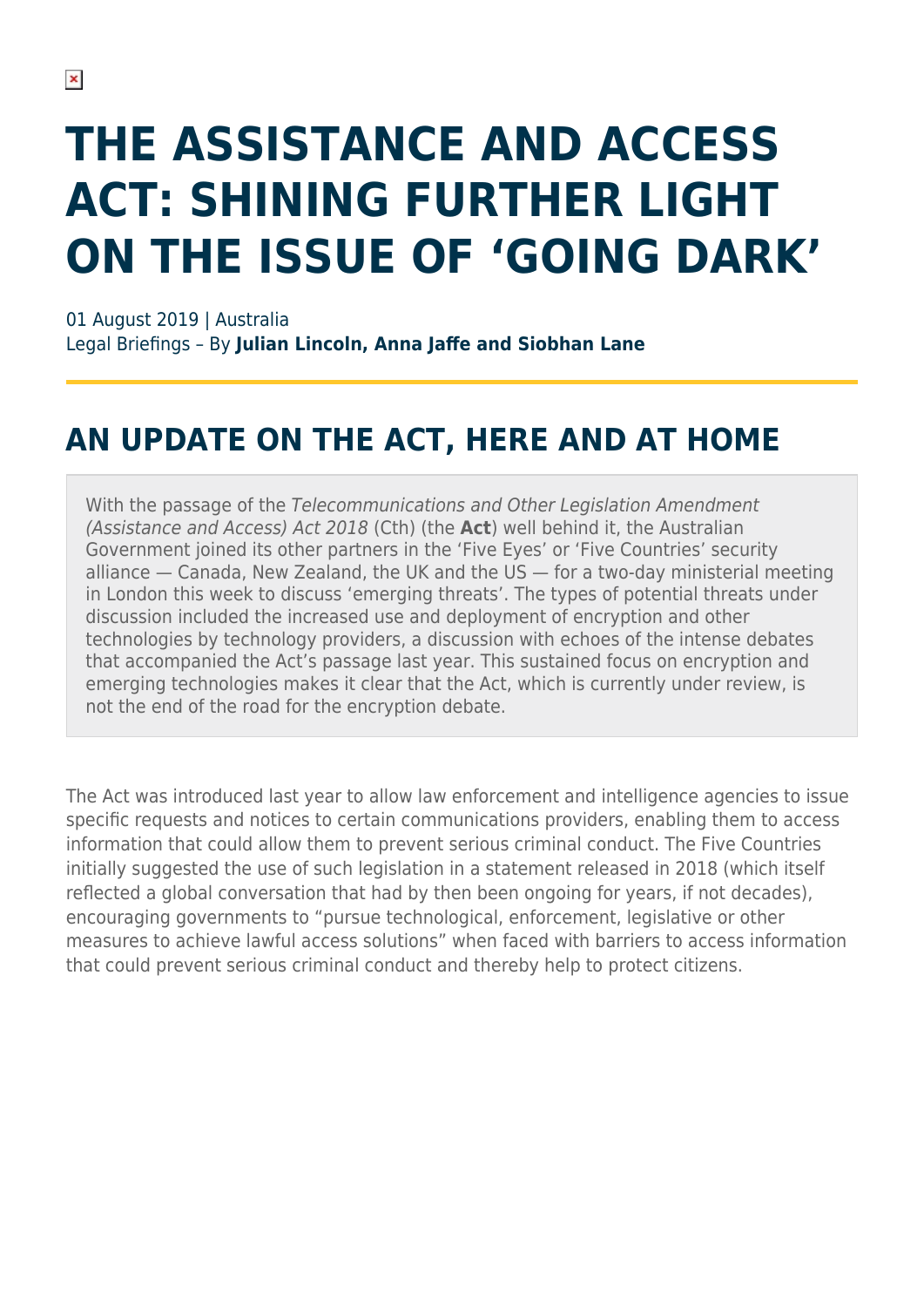In this more recent round of London meetings, the Five Countries reinforced the need for technology companies to assist law enforcement agencies to access information, including encrypted material, that could help prevent serious criminal conduct, as part of roundtable discussions that have sparked renewed discussion about the Act. In the communiqué ultimately published on 31 July 2019 following the meetings, Ministers from the Five Countries (including Australia's Home Affairs Minister, Peter Dutton) focused on the issue of online child sexual exploitation and abuse, and the "impacts to the safety of children", when reinforcing the need for "all sectors of the digital industry including Internet Service Providers and device manufacturers" to reflect on how they develop their systems and services, $^{1}$  and how they deploy encryption. Despite this narrow framing of the issue, it is clear that encryption remains front of mind for the alliance and further legislative or regulatory action in the Five Countries may follow.

Despite the Five Countries' support of a legislative regime that achieves this goal, the Act's introduction in Australia was not without controversy. Late last year we published an [article](https://www.herbertsmithfreehills.com/latest-thinking/the-assistance-and-access-act-2018-the-crypto-wars-final-act-for-2018) that outlined the Act's history, and analysed why the Act's introduction was so contentious. Now, eight months after the Act's commencement, and following on from the Five Countries' renewed statement of its strong support of such legislation, we provide a status update on the Act's implementation, and highlight key outstanding issues.

## **THE ROAD SO FAR**

#### $\pmb{\times}$

Following a short consultation period, the Act was passed on the final sitting day of Parliament last year in response to stated increased security risks over the holiday period. The passage of the Act was premised on a further review of the Act by the Parliamentary Joint Committee on Intelligence and Security (**PJCIS**) in the new year (following on from the interim report it published prior to the passage of the Act on 5 December 2018).

The PICIS later published a report on 3 April 2019 about the Act. In that most recent April report, the PJCIS declined to make any substantial amendments to the Act. However, it did recommend that:

- the PJCIS continue to review the Act and consider potential amendments, with this additional report promised by 13 April 2020;
- the Independent National Security Legislation Monitor (**INSLM**) conduct a review of the Act to examine the performance, success, and application of the amendments introduced by the Act; and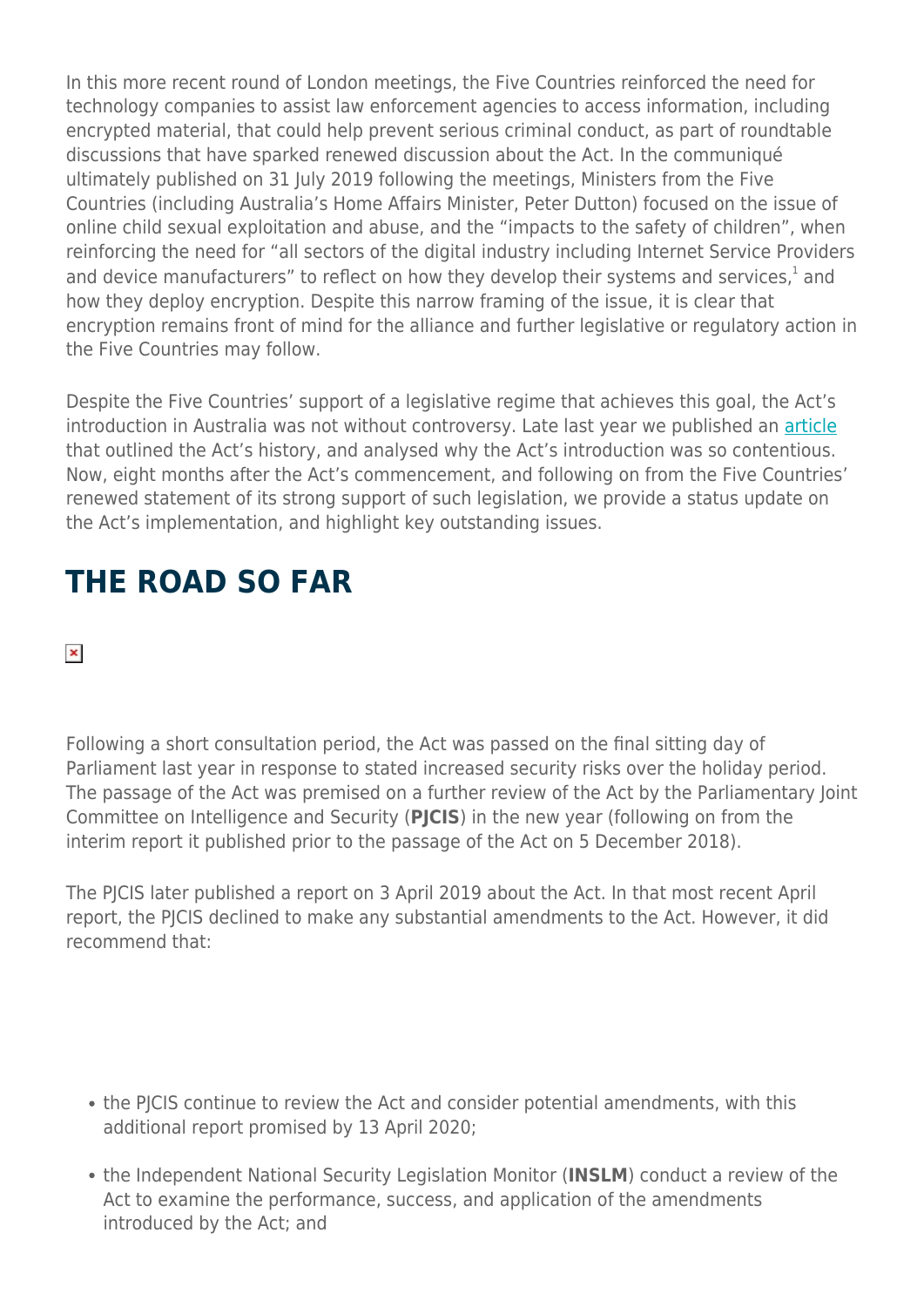• relevant oversight bodies should have sufficient government-funded resources.

The INSLM review recommended by the PICIS will primarily focus on whether the Act:

- 'contains appropriate safeguards for protecting the rights of individuals;
- remains proportionate to the threat to national security; and
- remains necessary'. $2$

The INSLM is due to report on its findings on 1 March 2020.

A graphic outlining the overall timeline of the Act, both before and after its passage, is set out above.

#### **WHAT NEXT?**

Prior to the federal election, many stakeholders expected the Act to be amended fairly early in the second half of the year, given the amendments that were proposed by Labor in the Senate on the day of the Act's passage and abandoned in favour of swiftly passing the Act before the end of 2018. These amendments, and a promised analysis of the economic impact of the Act, now seem less likely to be pursued.

In addition, the Five Countries' commentary on encryption suggest that developments on related legislative instruments in other jurisdictions are likely to follow (for example, the Regulation of Investigatory Powers Act 2000 in the UK and the Stored Communications Act and US CLOUD Act in the US), and may also inform the PJCIS and INSLM reviews. It is also possible that the Act could operate as a "stalking horse" for the other Five Countries' own legislative solutions to the "going dark" problem caused by law enforcement's inability to access data due to the widespread adoption of technologies such as encryption.<sup>3</sup>

Closer to home, the PJCIS is also currently reviewing the mandatory data retention regime set out in Part 5-1A of the Telecommunications (Interception and Access) Act 1979 (Cth), which require carriers, carriage service providers and internet service providers to "retain a defined set of telecommunications data for two years".<sup>4</sup> This regime was expanded in 2015 to similarly ensure that data is available for law enforcement and national security investigations."<sup>5</sup> This regime, although applying to a narrower set of technology providers than the Act, touches on similar issues of access to data and also remains the subject of some controversy.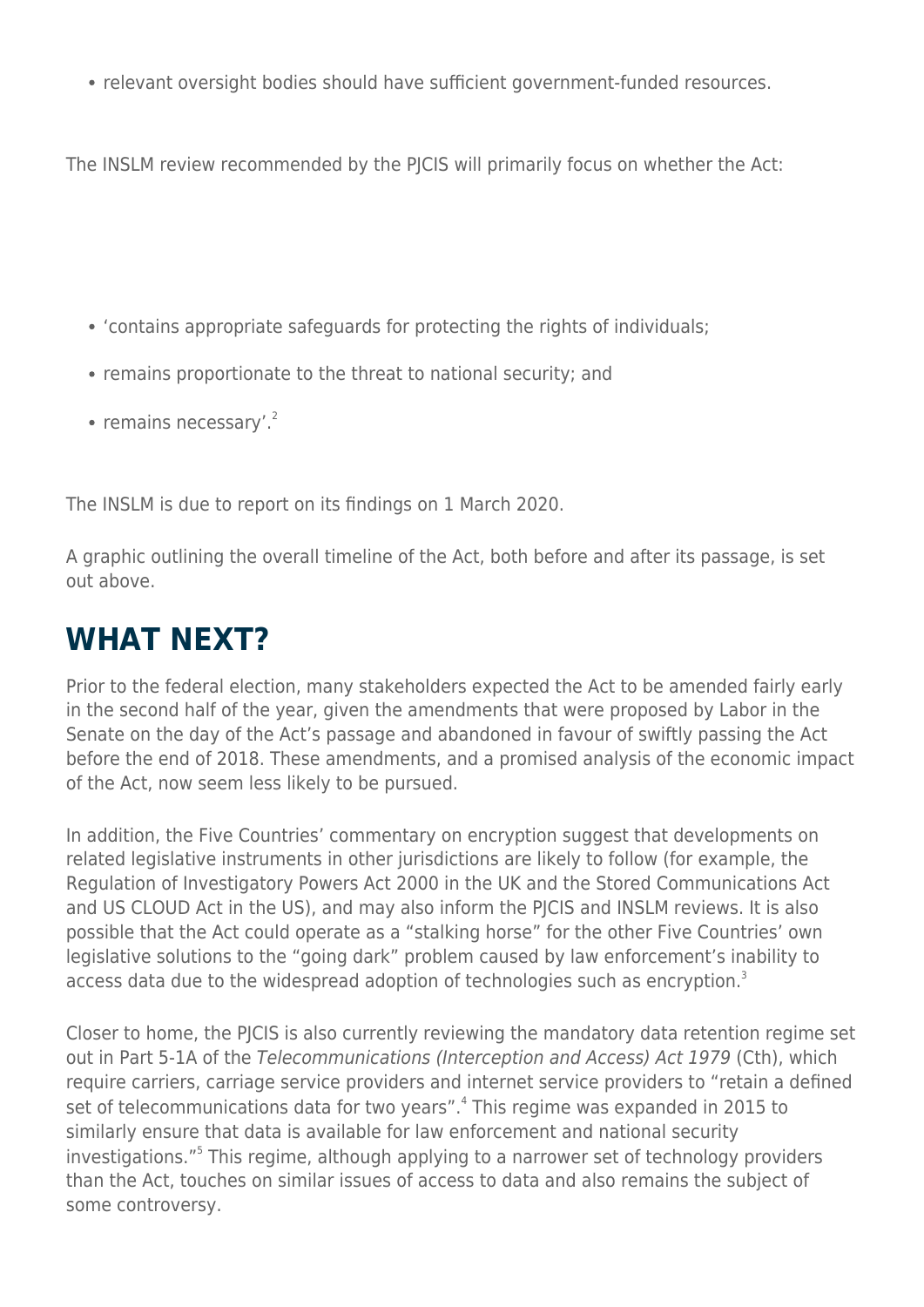# **WHAT SHOULD I KNOW IN THE MEANTIME?**

In light of this activity both in Australia and abroad, it will be critical to continue to monitor the Act and related regulation. Providers that are captured by the Act need to be ready to respond to requests and notices, and should be aware that:

- the Act is lengthy and complex, but providers can rely on different mechanisms within the Act when issued with a notice to challenge it if required;
- providers should stay abreast of updates to ensure they understand the Act's operation and its interaction with other regimes overseas that may also apply to it in time; and
- more guidance materials are expected to be developed to educate individuals and businesses about the Act's application, especially what actions are and are not permitted.

In addition, many key issues that were raised both before and after the passage of the Act remain live issues for many stakeholders, and will continue to be brought to the attention of relevant oversight and review bodies.

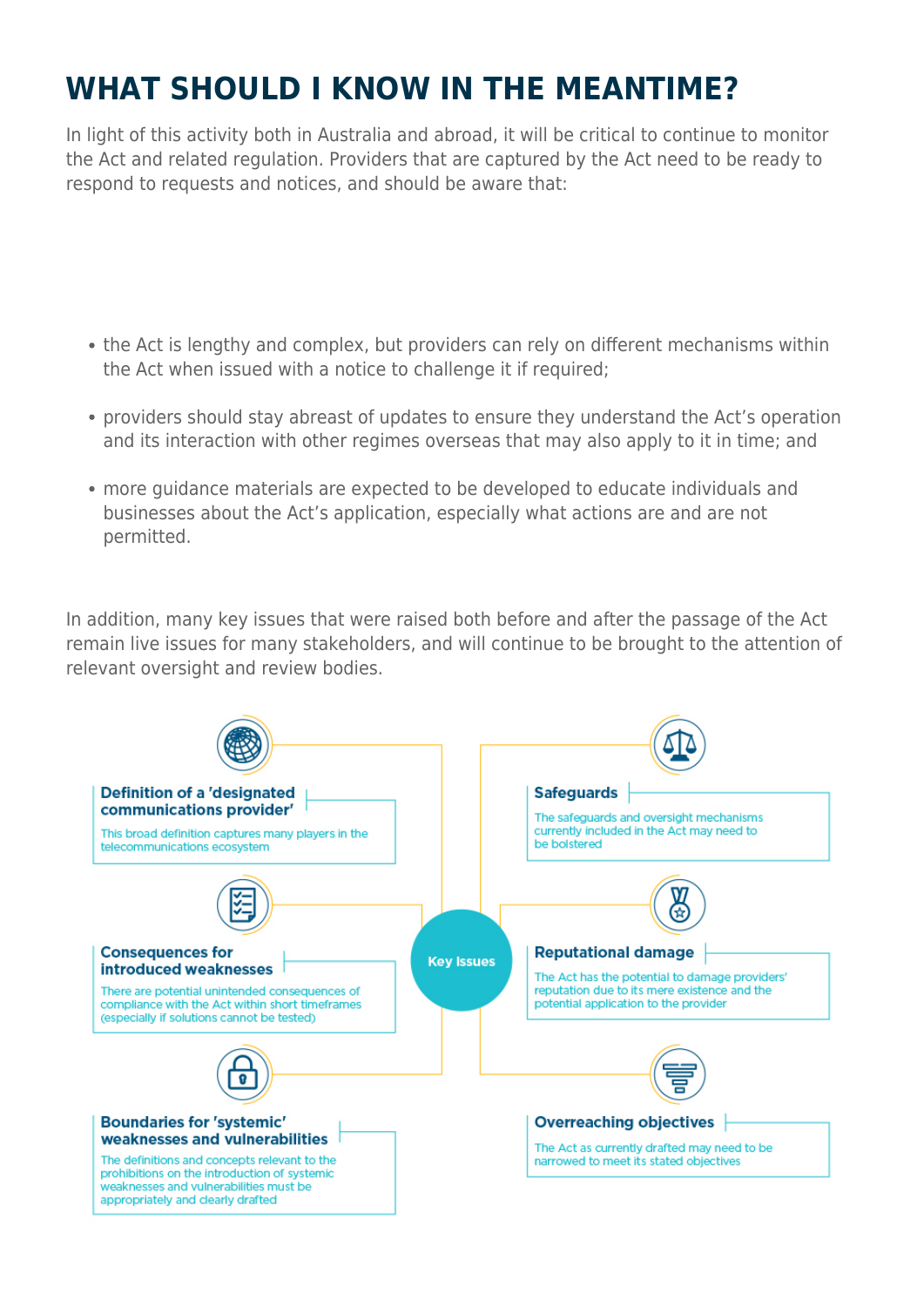Some of these issues are outlined above.

### **ENDNOTES**

- 1. [https://www.gov.uk/government/publications/five-country-ministerial-comm...](https://www.gov.uk/government/publications/five-country-ministerial-communique)
- 2. Parliament of Australia, 'Intelligence Committee refers Assistance and Access Act for independent review' (Media Release, 27 March 2019).
- 3. [https://www.lawfareblog.com/five-eyes-statement-encryption-things-are-se...](https://www.lawfareblog.com/five-eyes-statement-encryption-things-are-seldom-what-they-seem).
- 4. [https://www.aph.gov.au/Parliamentary\\_Business/Committees/Joint/Intellige...](https://www.aph.gov.au/Parliamentary_Business/Committees/Joint/Intelligence_and_Security/Dataretentionregime).
- 5. Ibid.